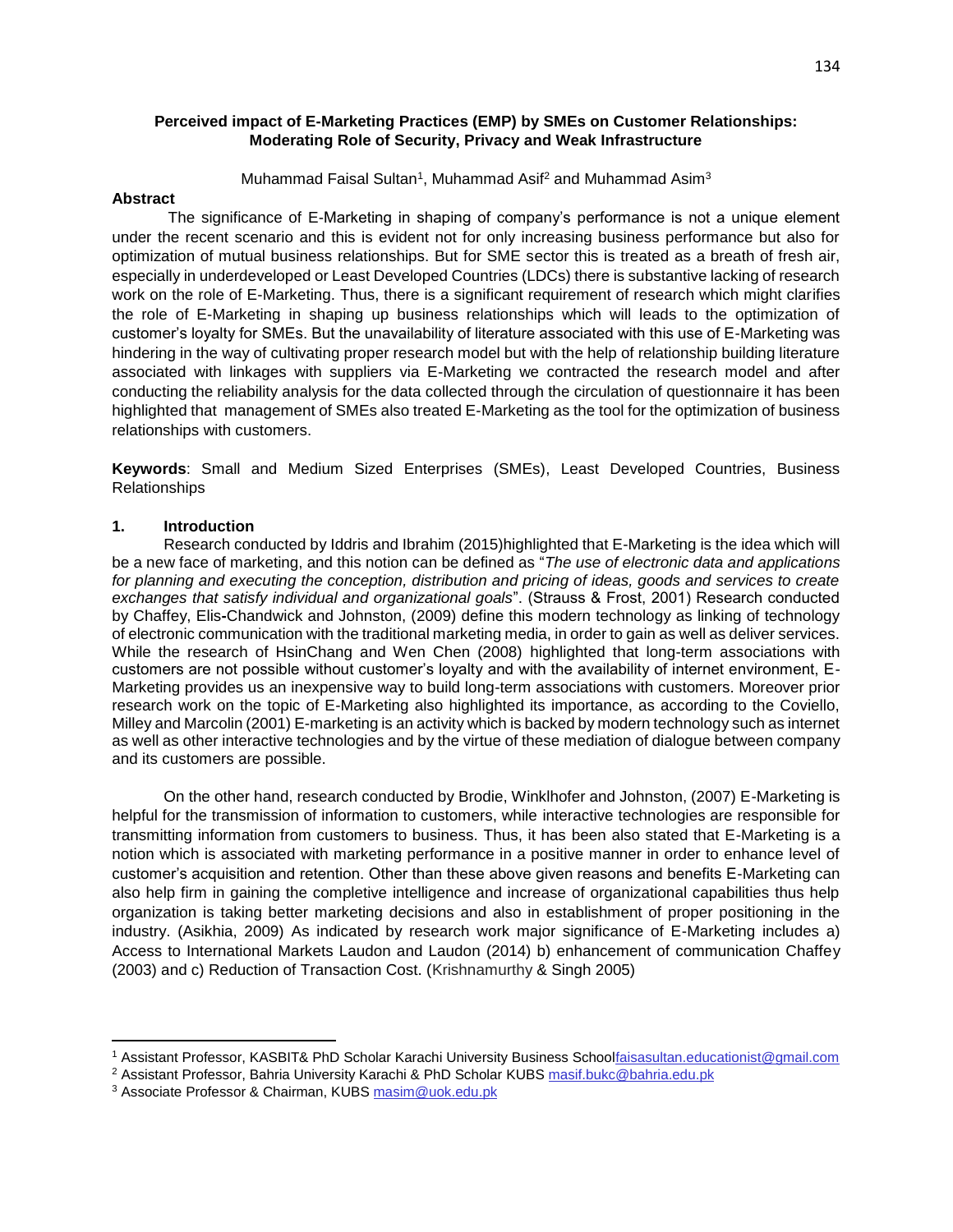Research also highlighted that removal of export barriers is one of the major opportunities which might be availed by SME's through the use of E-Marketing as technology allowing them to be in touch with the globe as effectively as the large organizations. (McCue, 1999; Hoffman & Novak, 1996; Herbig& Hale, 1997 & Nguyen & Barrett, 2006)Moreover there are several opportunities are available for all the actors (for e.g. SME, Suppliers, Sellers, Organizations etc) for E-Marketingin the form of large market, advertising medium, distribution channel, platform for sales transactions (Cahffey et al., 2009) But the effective use of E-Marketing is solely depending upon organization's capabilities, especially SME's in Least Developed Countries (LDC) that how they will use the capabilities in order to have the desired advantage through the use of E-Marketing technology. (El-Ghory, 2012)

 But SME's are treated as the source which is responsible for creating more vacancies in comparison to the larger organization (Ramukumba, 2014) but it is essential for SME to stand as a competitive one especially under the competitive scenario prevailing recent. (Lloyd, 2002) These types of findings are also found true for the scenario of Pakistan as research of Dar, Ahmed and Raziq (2017) highlighted that SMEs are significant in enhancing the level of growth of economy, boosting the stage of technological innovation, aiding in sourcing of large industry as well as improvement of social lives, while Economic Census of Pakistan for the year 2005 highlighted that SME's contributed more than ninety % of all private business (PBS, 2011) while SME's contribution to the Gross Domestic Product SME's are contributing up to 30% in addition to these significance SME sector is also responsible for bringing twenty five percent (25 %) contribution in the level of exports for manufactured goodsand thirty five (35%) in manufacturing value added. (Dar, Ahmed and Raziq, 2017)

 The focus of research work associated with relationship building within the context of SMEs through internet is inclined only towards suppliers.(Lagrosen, 2005 &QiuZhang & Morrison, 2007)But this frame of reference is sufficient to enhance the research domain from supplier relationship orientation towards use of internet in developing business relationship as there is significant lacking in information associated with the opinions of business customers. (ThiPhurongThao&Swierczek, 2008)

 Thus taking reference from the research of McGowan et al (2001); Zhang (2004) and Gharavi and Sor (2006), which are associated with internet applications which aids in surpassing of communication barriers between service suppliers and customers and linking these researches with research work of Lagrosen, (2005) and QiuZhang & Morrison (2007) a relationship might be developed in order to SME's relationships with customers and also to enhance level of customers loyalty.

#### **1.1 Research Problem**:

 Majority of E-Marketing literature is indicating significance and use of this technology in developed economies by the large organizations, and the association was measly indicated in the scenario of under developed countries or Least Developed Countries. (Iddris and Ibrahim, 2015) But there are several researches which defines the role of E-Commerce by SMEs working in LDCs. (El-Ghori, 2012; Iddris, 2012; Jones, Beynon-Davies & Muir, 2011; Kshetri, 2008 & Molla & Licker, 2005)

 Additionally, we have to state that the we are not only suffering with lack of research highlighting the E-Marketing adaptation by SMEs but there is also a lacking of empirical as well as conceptual studies which defines the relation of E-Marketing and Marketing performance of SMEs in LDCs. (Iddris and Ibrahim, 2015) Research of late nineties indicated that performance of small firms is directly associated with their level of customer's orientation, thus these types of firms will generate more profit as compared to those which are showing lesser level of customers orientation. (Apiah-Adu, 1998) But for SME's there are no constant patterns of marketing thoughtsand these are based upon size of the firm as well as consumer markets in which firm in operating. (Carson, 1993) While research work conducted by McCartan-Quinn and Carson, (2003) selection of marketing practices are based upon manager's experience, attitude and expertise in the field of marketing. But the some of the problems (Smith, 1990) like lacking of managerial and technical skills, Issues in credit and its availability, inadequate market information, lack of education,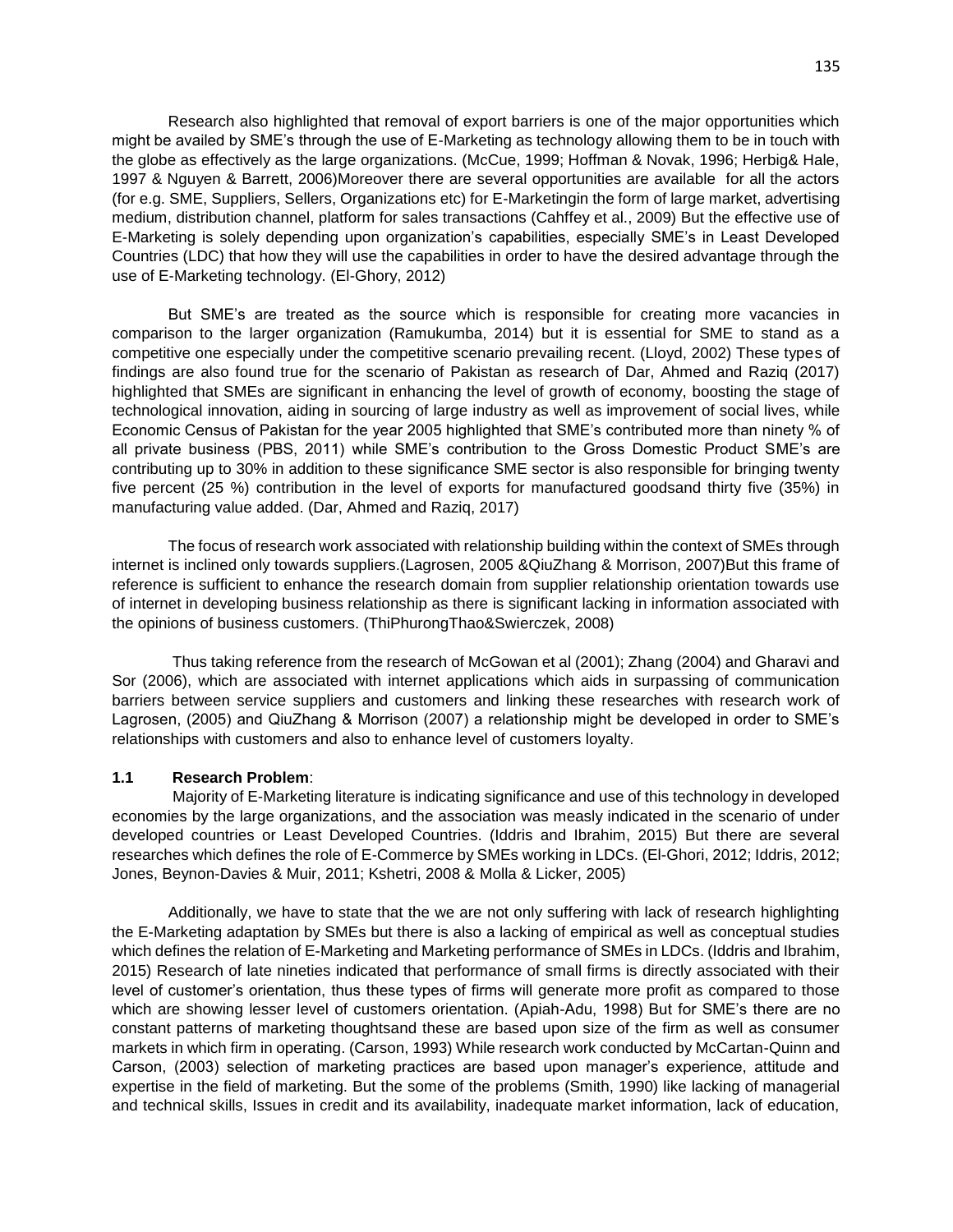inhibitive regulatory environments and unavailability of advance level of technology (Elliot and Boshoff, 2007) are some of the examples which affected the level of growth and profitability of SME's might be the reason of technology implementations. (Smith, 1990)

 However, research of Kendell, Tung, Chua, Ng and Tan (2001) also indicated that internet marketing might also be significant for SME's in fact it is also linked with the optimizing the rate of SME survival, but the significance of the internet marketing is not known to most of the SMEs hence the rate of adoption of the technology is very low. (hence the statement given by Apiah-Adu (1998) is found to be true in the case of SMEs that "*There is no clear theory of marketing in SMEs*" Thus it is natural that they are failing to generate real competitive advantage and just taking the operational benefits of marketing communications. (Egan, Clancy & Toole, 2003; Windrum & Barranger, 2003 & Gallagher & Gilmore, 2004)

 On the other hand, research work conducted by Anderson and Srinivasan, (2003) and Chang (2006) highlighted that we cannot assure the repurchase from satisfied customers by providing them access to E-Commerce technology. With all this in mind and keeping in view the statement given by Hoang andFredic (2008) that the there is significant lacking of research linked with the significance of internet technology in the field of business relationships optimization of these activities for SMEs. (Hoang & Fredic, 2008) especially in LDC's like Pakistan whose economy is majorly based upon the business performance of SMEs there is a significant charm of the research under this domain.

# **1.2 Scope of Research**

 The research is immensely significant for uncover benefits, hurdles, issues and linkages of Electronic Marketing for SMEs operating in LDCs, especially for enhancement in the level of customer loyalty via optimization of business relationships. As the economy of most of the developing countries are based upon on the performance of SME's therefore this research will be acting as the base of guidance for all managers, associated with SME's and through which they might have an idea regarding the parameters which might be useful for the enhancement of business relationships and advantages of optimization of business relationships for SME sector. Moreover, through this research managers might also have insight regarding the risks and issues which might act as a barrier in the development of customer's loyalty in SME sector.

## **1.3 Theoretical Framework**

 The base of the research model was initiated from the research work of Lagrosen, (2005) and QiuZhang and Morrison, (2007)linked with the relationship building between SME's and their suppliers, but according to the research of ThiPhurongThao and Swierczek,., (2008)regardless of the major focus of these researches conducted byLagrosen, (2005) and QiuZhang and Morrison, (2007) these are suitable enough in order to extend the development of relationship of business with its customers.

 Suggestions given by ThiPhurongThaoandSwierczek,, (2008)are even supported by the literature on E-Marketing, as it is highlighted by the research work on internet use and E-Marketing that internet applications which tends to develop dialogue between the service suppliers and their customers are of high importance, as these have the ability to improverelationships of company with the customers &might also results in the development of customer's loyalty. (McGowan, Durkin, Allen, Dougan& Nixon, 2001; Zhand, 2004 &Gharavi&Sor, 2006)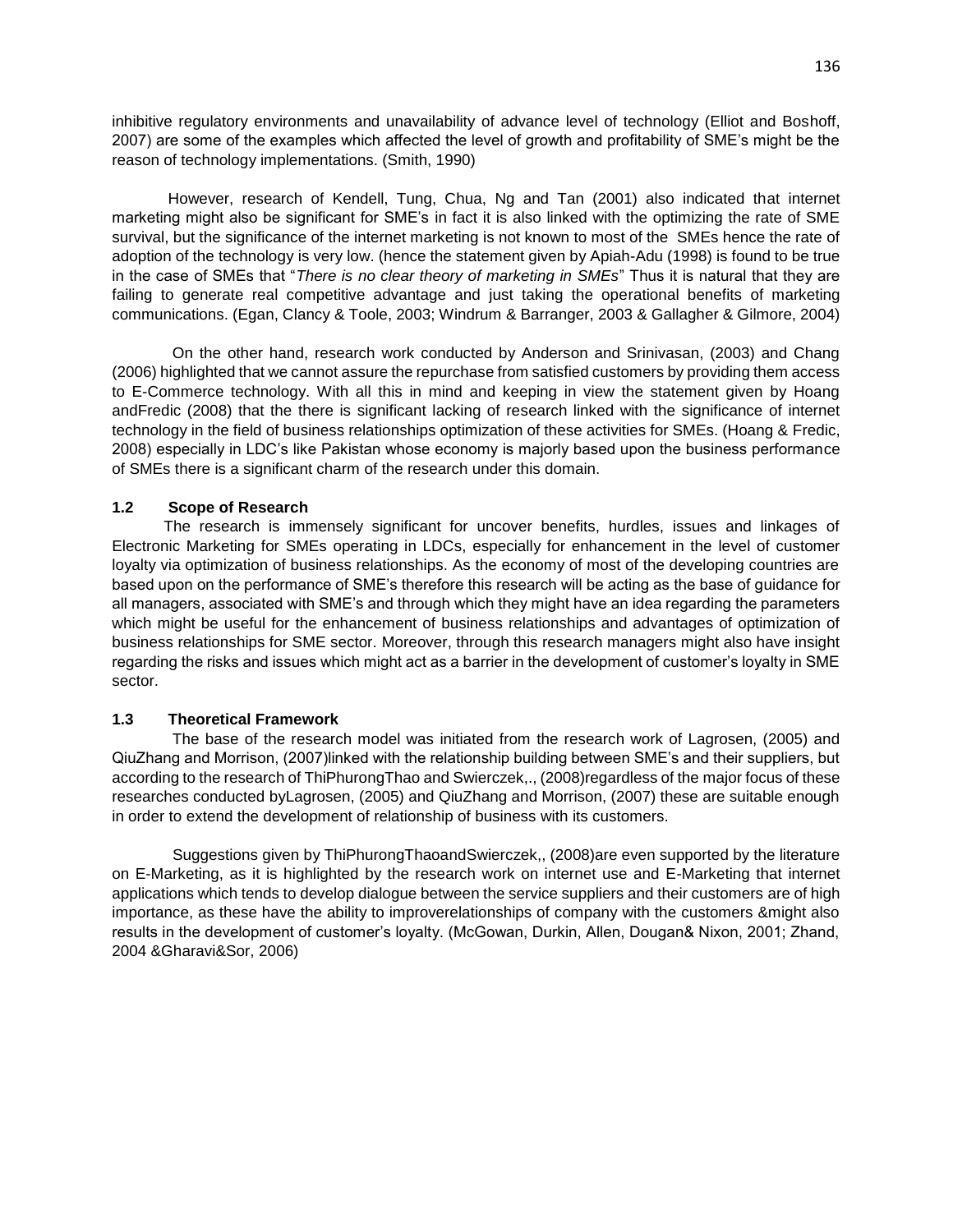

## **2. Literature Review**

 According to Lagrosen (2005) Internet is capable of fostering probability of long-term relationships with customers, as internet technology is the tool through which company might improve its image so to generate trust of customers. (Page &Lepkowska-White, 2002) Customer trust is directly associated with the business relationships, thus it is appropriate to state that with every percent increase in the level of trust on service suppliers more will be the chances of continuation of business relationships from customers. (Sands, 2003)

 These findings are gained support from the findings of the research of same year which highlighted that an online firm can use internet in order to provide service and support in a reliable manner and thus can cultivate better customer relationships. (Coyels&Gokey, 2005) On the other hand research work of 2008 highlighted that easiness of accessing and sharing information make customers share information with the suppliers of the offerings, thus both the parties might be able to develop better understandings of each other. (ThiPhurongThao&Swierczek, 2008) Earlier research work also highlighted that internet also aids in reduction of total cost of reduction, which encompasses cost of searching, cost of negotiating and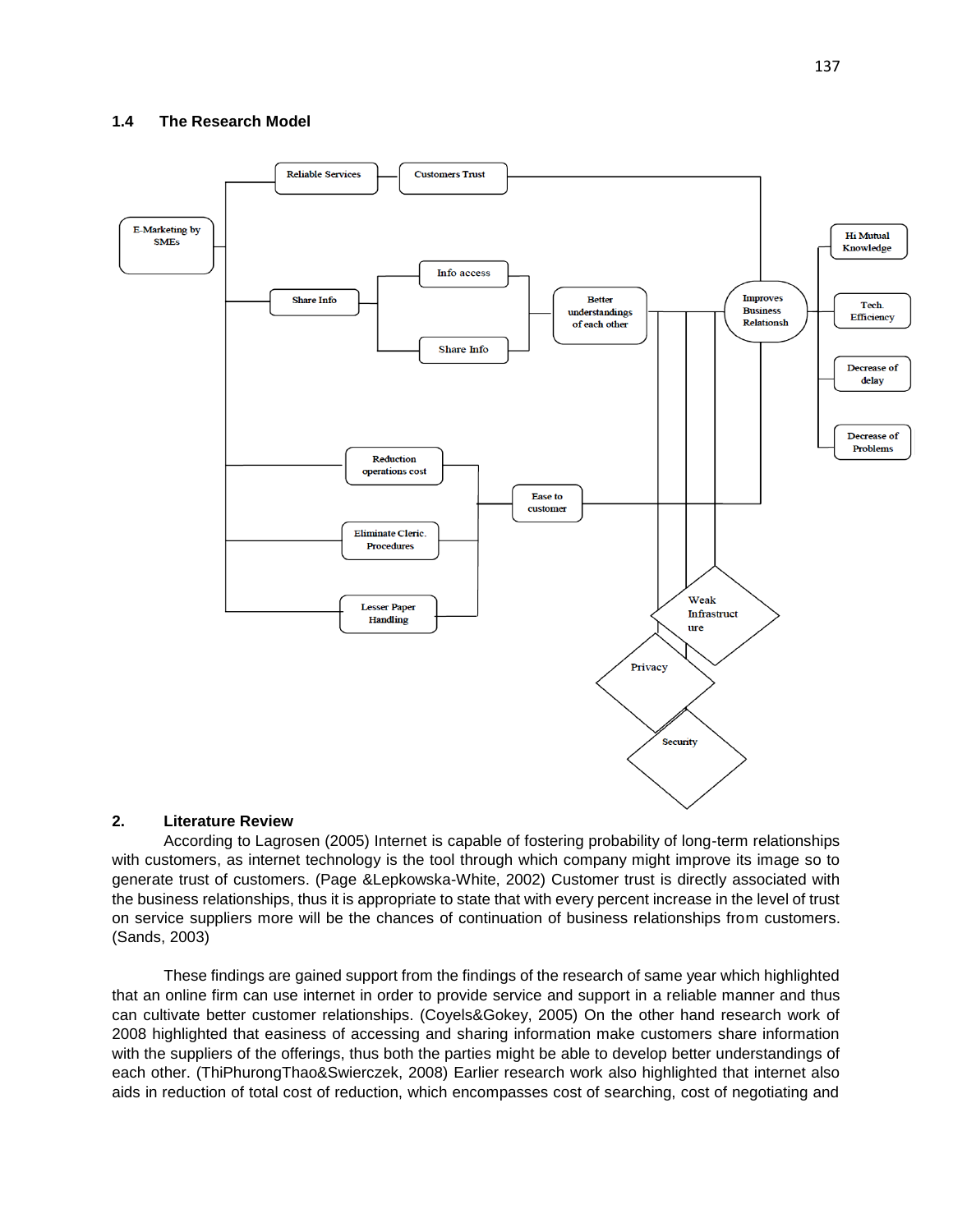cost of monitoring which tends to incur whenever therea transaction between two parties. (Lee & Turban, 2000)

 This is also supported by the research of Geddie, DeFranco and Geddie (2005) that internet paved the way for business customers ineliminating clerical procedures, paper handling, and operating cost, moreover the technology also aids customers in gaining experience from internet. Furthermore through the inclusion of internet in the marketing customers have the liberty to became a active co-producers of the company's offerings (Gharavi and Sor, 2006) thus this advancement in the relationship of company and its customers would also aids in achievement of high level of mutual knowledge, technical efficiency, decrease of delays and problems associated with the interactions. (Ritter, Walter & Auer, 2016) But issues like security and privacy (Flavian&Guinalu, 2006 &KarakeShalhoub, 2006) and weak IT infrastructure in developing countries (Zef Bonn, 2002) are treated as the major hindrances in the development of business relationships (Flavian&Guinalu, 2006; KarakeShalhoub, 2006 &Zef Bonn, 2002), customers perception regarding perceive level of risk is always high in internet environment, and if they do not trust the their suppliers they will not continue the relationship with them. (Ritter, Walter & Auer, 2006)

 Moreover as highlighted by Zen Bonn (2002) weak level of IT infrastructure is also a hindrance in the development of business relationships, especially in the developing countries, which results in the uniformity of e-payment system (AlJifri, Ponas& Collins, 2003) Moreover cost of utilization of internet in developing countries is also higher side as this not only includes subscription fee but also maintenance cost and access cost, which in turn reduces the comparative advantage which might be earn by SME through the use of internet, hence they are reluctant in using the internet technology. (Pavic, Koh, Simpson &Padmore, 2007)

## **3. Research Design**

 It has been sub-divided into two categories i.e. Research Design and Sampling Design in order to provide more clear understanding to the readers and also to signify the proper use of scientific method for conducting research work. The research philosophy we have indulged for the development of research article is "Epistemology" as we are trying to construct a model in the field of research associated with E-Marketing and SMEs and thus we have selected the most suited research stance for conducting research that "Realism". The method of research implied is "Deductive" and the inquiry was based upon "Corelational". The time Horizon for data collection was "Cross Sectional" and the nit of Analysis was "Individual". The level of researcher's interference was moderate as the study setting was "Non-Contrived". Moreover, we used Google docs in order to circulate our questionnaires and also to collect data effectively from distant respondents.

## **3.1 Sampling Design**

 For conducting research the method of sampling we use is the Quota Sampling as there is no significant knowledge available regarding the SME's operating and SMEDA (Small and Medium sized Enterprises Developing Authority) have its own limitations in providing the information, hence we have collected the data through using our own references and guidance of our respondents in tracking the other respondents, while for collecting the data from respondents in remote areas we take support from Google docs.

 The sample size which we have selected is of 250 respondents, working on managerial positions in SME's, while for collecting their responses a closed ended questionnaire based on the questions related with the business relationships as mentioned in the theoretical framework was used. Initially 330 questionnaires were circulated but out of them, only 289 were found properly filled, while arranging these responses in SPSS files and MS Excel, it has been notified that 39 questionnaires are not filled with the due care and lack of information and incomplete answers were the main reason for their rejection while 10 respondents haven't returned their questionnaires.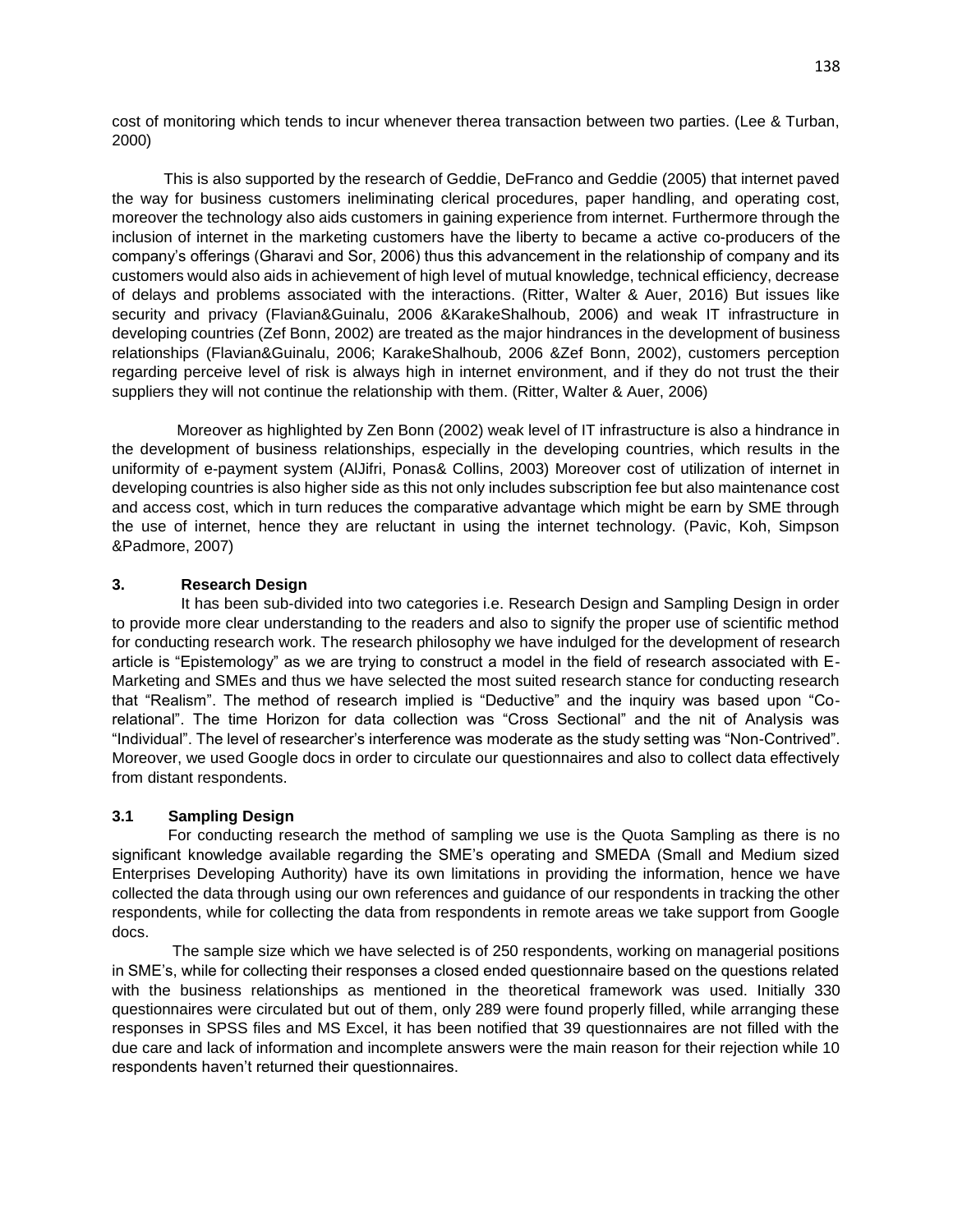## **3.2 Research Instrument**

 The questionnaire which was used in the research was a adapted questionnaire and was adapted through using the parameters highlighted by the prior research for e.g. work for the development of effective relationships with the suppliers as the questions were associated with the relationship building thus can be generalized for the research on the purpose of customer relationships for SME's. Thus, we have developed our research questionnaire through creating a hybrid of questions and theoretical frameworks highlighted by volumes of esteemed research journals, listed under the prestigious bodies like Scopus and Emerald (for e.g. Reijonen&Laukkanen., 2010 Lagrosen, 2005; ThiPhurongThao&Swierczek, 2008and QiuZhang and Morrison, 2007)

# **3.3 Statistical Testing and Evaluations**

 In order to collect data through the developed questionnaire for implementation of inferential statistics our first task is to check the reliability of the data and hence we have used Cornbach Alpha and results highlighted that all the variables and constructs are valid for conducting research, which is even highlighted through Table 1

|                                     | <b>Cronbach's Alpha</b> |
|-------------------------------------|-------------------------|
| E-Marketing by SMEs                 | 0.785                   |
| Sharing Info                        | 0.742                   |
| Access to Info                      | 0.706                   |
| Reliable Services                   | 0.811                   |
| Better understandings of each other | 0.733                   |
| <b>Customers Trust</b>              | 0.745                   |
| Lesser Paper Handling               | 0.701                   |
| <b>Eliminate Cleric</b>             | 0.772                   |
| Reduction operations cost           | 0.764                   |
| Decrease of Problems                | 0.824                   |
| Decrease of delay                   | 0.713                   |
| Tech. Efficiency                    | 0.769                   |
| Hi Mutual Knowledge                 | 0.784                   |
| Privacy                             | 0.712                   |
| Weak Infrastructure                 | 0.869                   |
| Security                            | 0.725                   |

### **Table 1: Reliability Statistics**

 After testing of reliability of data we march towards the development of research model through using Analysis of Movement of Structure (AMOS) and implement Structural Equation Modeling (SEM), in order to show the impact of mediation and moderation included in our research model. But before than that we have to calculate/ highlight model fit in order to proceed further properly on the topic of interest.

 This is highlighted through Table 2 and its evident that the value of is found to be 1.692 which indicated that research model is appropriate enough for further conduction of statistical tools as the value of Relative Chi-Square is found to be under Two (2), moreover the value of RMSEA (The Root Mean Square Error of Approximation) is also under 0.05 and this is also a valid point for considering model fit for further statistical testing. Moreover, values of Goodness of Fit Index (GFI) ad Comparative Fit Index (CFI) are found to be 0.903 and 0.975 which are also falling in the acceptable range of these values. Hence it is appropriate to state that the model is "Fit" and appropriate for the purpose of research conduction.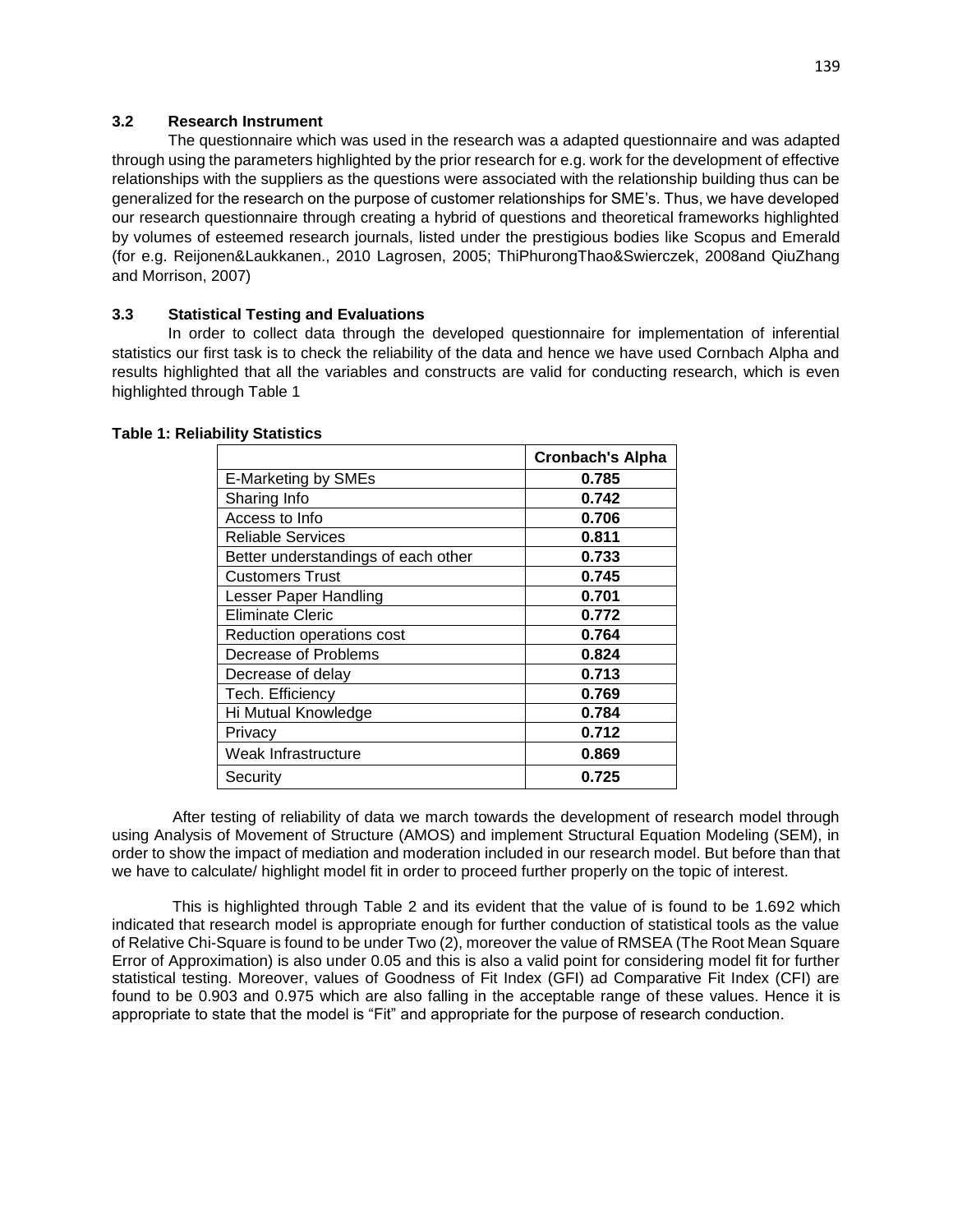# **Table 2: Model Fit Summary**



# **Figure 1: Schematic Representation of Variables**

Figure 1 highlighted the relationship of different variables of interest with each other in order to demonstrate the association we use so to increase the level of ease of readers through mingling the schematic representation of variable linkages with the interpretation given below in Table3. Moreover Figure 1 is also presented here in order to make reader understand the linkage of different constructs and linkage of these constructs with the moderation and mediation in the process of research so readers might understand the entire flow of research easily.

|                                     |      |                          | <b>Estimate</b> | <b>S.E.</b> | C.R.   |       |
|-------------------------------------|------|--------------------------|-----------------|-------------|--------|-------|
| <b>Reliable Services</b>            | <--- | E Marketing by SMEs      | .497            | .025        | 19.549 | $***$ |
| Customers Trust                     | ---> | <b>Reliable Services</b> | .595            | .062        | 9.572  | $***$ |
| Better understandings of each other | <--- | Info Share with company  | .227            | 032         | 7.102  | $***$ |

**Table 3: Regression Weights: (Group Number 1 - Default Model)**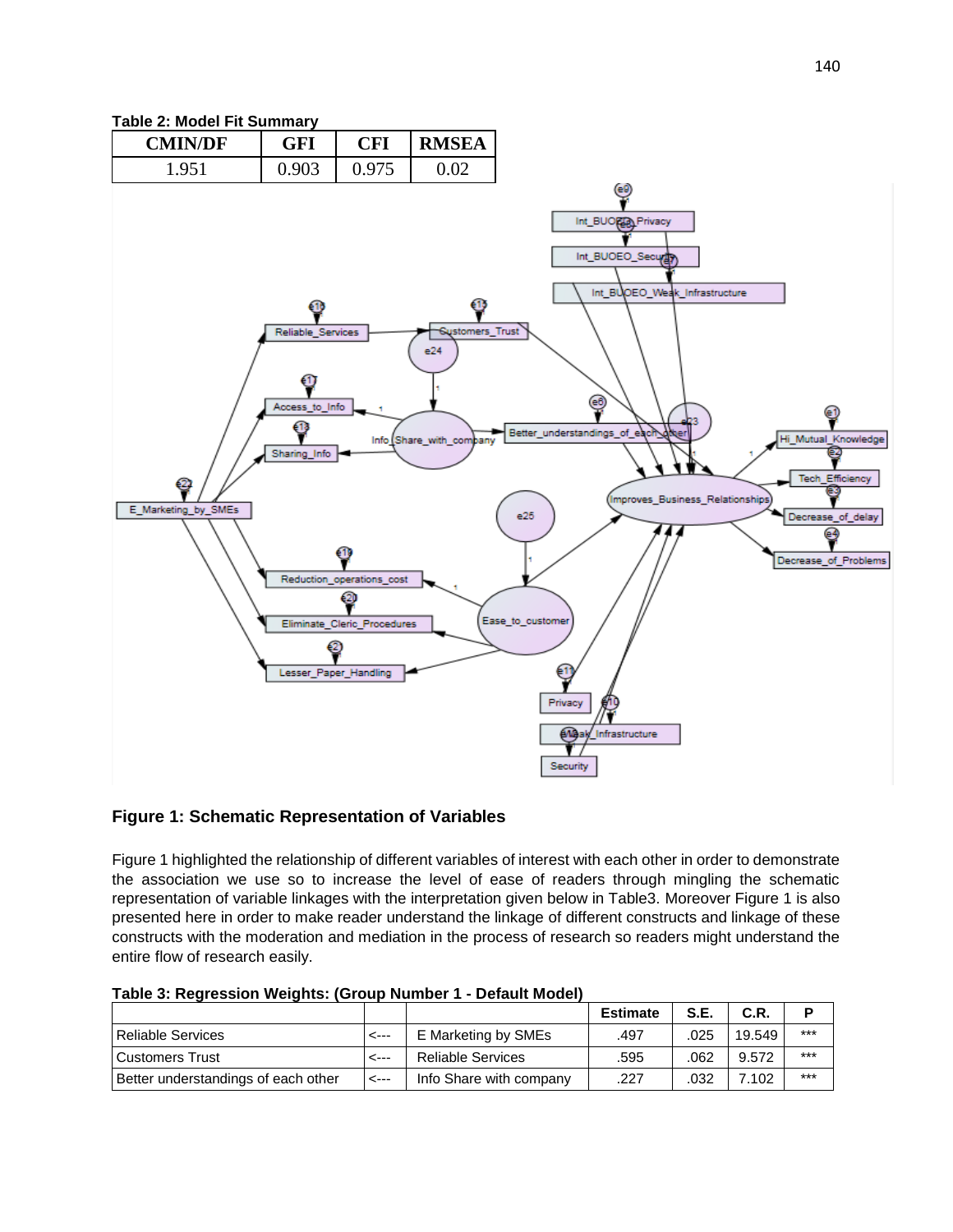|                                        |      |                                           | <b>Estimate</b> | S.E. | C.R.   | P     |
|----------------------------------------|------|-------------------------------------------|-----------------|------|--------|-------|
| <b>Improves Business Relationships</b> | <--- | Better understandings of<br>each other    | 1.312           | .019 | 69.830 | ***   |
| Improves Business Relationships        | <--- | <b>Customers Trust</b>                    | .207            | .020 | 10.230 | $***$ |
| Improves Business Relationships        | <--- | Privacy                                   | .253            | .018 | 13.741 | ***   |
| <b>Improves Business Relationships</b> | <--- | Weak Infrastructure                       | .041            | .018 | 2.229  | .026  |
| Improves Business Relationships        | <--- | Security                                  | .054            | .018 | 2.997  | .003  |
| <b>Improves Business Relationships</b> | <--- | Int BUOEO Weak<br>Infrastructure          | .014            | .007 | 2.047  | .041  |
| Improves Business Relationships        | <--- | Int BUOEO Security                        | .028            | .006 | 4.568  | ***   |
| Improves Business Relationships        | <--- | Int BUOEO Privacy                         | .074            | .009 | 8.712  | ***   |
| Improves Business Relationships        | <--- | Ease to customer                          | .911            | .064 | 14.259 | ***   |
| Access to Info                         | <--- | E Marketin by SMEs                        | .902            | .019 | 47.174 | ***   |
| Sharing Info                           | <--- | E Marketing by SMEs                       | .601            | .038 | 15.688 | ***   |
| <b>Reduction operations Cost</b>       | <--- | E Marketing by SMEs                       | .701            | .020 | 35.114 | ***   |
| Eliminate Cleric Procedures            | <--- | E Marketing by SMEs                       | .316            | .043 | 7.308  | ***   |
| Lesser Paper Handling                  | <--- | E Marketing by SMEs                       | .459            | .025 | 18.404 | $***$ |
| Hi Mutual Knowledge                    | <--- | <b>Improves Business</b><br>Relationships | 1.000           |      |        |       |
| <b>Tech Efficiency</b>                 | <--- | <b>Improves Business</b><br>Relationships | .517            | .015 | 33.431 | $***$ |
| Decrease of delay                      | <--- | <b>Improves Business</b><br>Relationships | .893            | .013 | 70.591 | ***   |
| Decrease of Problems                   | <--- | <b>Improves Business</b><br>Relationships | .821            | .019 | 43.128 | ***   |
| Access to Info                         | <--- | Info Share with company                   | 1.000           |      |        |       |
| Sharing Info                           | <--- | Info Share with company                   | .437            | .024 | 18.215 | $***$ |
| <b>Reduction Operations Cost</b>       | <--- | Ease to customer                          | 1.000           |      |        |       |
| <b>Eliminate Cleric Procedures</b>     | <--- | Ease to customer                          | .052            | .042 | 1.241  | .215  |
| Lesser Paper Handling                  | <--- | Ease to customer                          | .140            | .026 | 5.439  | $***$ |

 Through Table No. 03 it has been determined that according to the entrepreneurs and managers operating at top position of SME's that reliability of services provided by SMEs via E-Marketing is essential for optimizing customer's trust and customer's trust is essential to improves business relationships, as highlighted by the statistical tools that according to managers operating in SMEs business relationships are dependent upon the enhancement of level of trust of customers and if company became able to optimize business relationships then these relationships will surely be helpful in increase of Mutual level of understanding, Technical efficiency as well as aids in optimization of delays in resolving of problems and delays in managing issues associated with customers' requirements, reservations and company's promotions etc.

 Moreover, access to information to customers and inability to share this information with their friends and family members makes significant impact on their ability to communicate their requirements, issues and problems etc with the company. This creates significant impact upon the business relationships between company and the customers via use of E-Marketing efforts and thus aids in decrease in delays and problems enhances company's knowledge about customer's requirements and also optimize technical efficiency of the company.

 At last research also concluded that E-Marketing is significantly important in generating ease to customer though its role is not associated with decrease clerical procedures as it is indicated by several mangers that we need to ask customers to provide their detailed view points and requirements moreover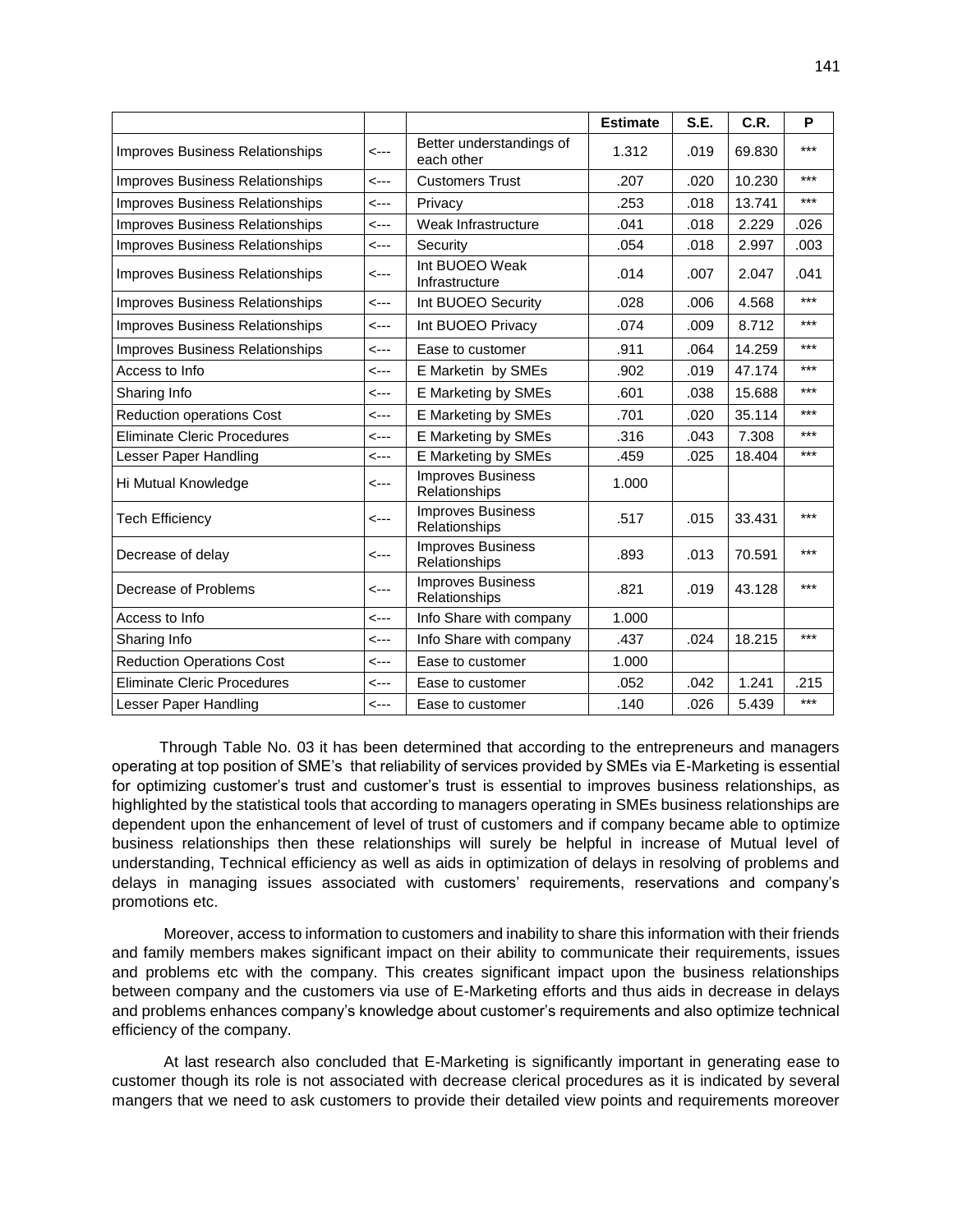delivery of products is also associated with manual procedure of receiving and payments as there are several limitations and issues associated with the working environment of Pakistan such as less educated workforce which cannot handle software's or because of thinking of owners running their business in the form of SME.

### **4. Conclusion and Discussion**

 This research is a new edition to the use of E-Marketing in the context of business relationship management with customers as the prior research work in this regard was majorly focused upon business performance and decrease of cost rather than enhancement of business relationships and customer's loyalty through the use of E-Marketing. Research clarifies that E-Marketing is also treated as the tool through which company can not only optimizes its business performance but also can optimizes two-way business r relationships. Thus, it is legitimate to declare E-Marketing as the prime factor which can optimize customer's loyalty and also their repurchase intention.

## **5. Future Research**

 Research work might be optimized by comparing the companies i.e. SME's operating in different sectors so to boost the knowledge base and also to gauge the appropriate effect of E-Marketing on the business performance of SME's. Moreover, the research work can also be enlarged through comparing the benefits of E-Marketing on business relationships for Large, Medium and Small enterprises separately.

## **References**

- A.Kshetri, N. (2007). Barriers to e-commerce and competitive business models in developing countries: A case study. *Electronic commerce research and applications*, *6*(4), 443-452
- Aljifri, H. A., Pons, A., & Collins, D. (2003). Global e-commerce: a framework for understanding and overcoming the trust barrier. *Information Management & Computer Security*, *11*(3), 130-138.
- Anderson, E. W., & Mittal, V. (2000). Strengthening the satisfaction-profit chain. *Journal of Service research*, *3*(2), 107-120.
- Appiah-Adu, K., & Singh, S. (1998). Customer orientation and performance: a study of SMEs. *Management decision*, *36*(6), 385-394.
- Apulu, I., Latham, A., &Moreton, R. (2011). Factors affecting the effective utilization and adoption of sophisticated ICT solutions: Case studies of SMEs in Lagos, Nigeria. *Journal of Systems and Information Technology*, *13*(2), 125-143.
- Asikhia, O. U. (2009). The moderating role of e-marketing on the consequences of market orientation in Nigerian firms. *International journal of business and information*, *4*(2), 243-270.
- Avlonitis, G. J., &Karayanni, D. A. (2000). The impact of internet use on business-to-business marketing: examples from American and European companies. *Industrial Marketing Management*, *29*(5), 441- 459.
- Barwise, P., & Farley, J. U. (2005). The state of interactive marketing in seven countries: interactive marketing comes of age. *Journal of interactive marketing*, *19*(3), 67-80.
- Brodie, R. J., Coviello, N. E., Brookes, R. W., & Little, V. (1997). Towards a paradigm shift in marketing? An examination of current marketing practices. *Journal of marketing management*, *13*(5), 383-406.
- Brodie, R. J., Winklhofer, H., Coviello, N. E., & Johnston, W. J. (2007). Is e-marketing coming of age? An examination of the penetration of e‐marketing and firm performance. *Journal of interactive marketing*, *21*(1), 2-21.
- Burgess, S. and Bothma, C. (2011). International Marketing, South Africa: Oxford University Press Southern Africa, 2nd Ed
- Carson, D. (1993). A philosophy for marketing education in small firms. *Journal of Marketing management*, *9*(2), 189-204.
- Chaffey, D. (2003). Internet Marketing-Strategy, Implementation and Practice. *Prentice Hall, 2nd Ed.*
- Chaffey, D. (2009). *E-Business and E-Commerce Management, Strategy, Implementation & Practice, Prentice Hall, 2009: E-Business and E-Commerce Management, Strategy, Implementation & Practice* (Vol. 1). Bukupedia.
- Chaffey, D., Ellis-Chadwick, F., Mayer, R., & Johnston, K. (2009). *Internet marketing: strategy, implementation and practice*. Pearson Education.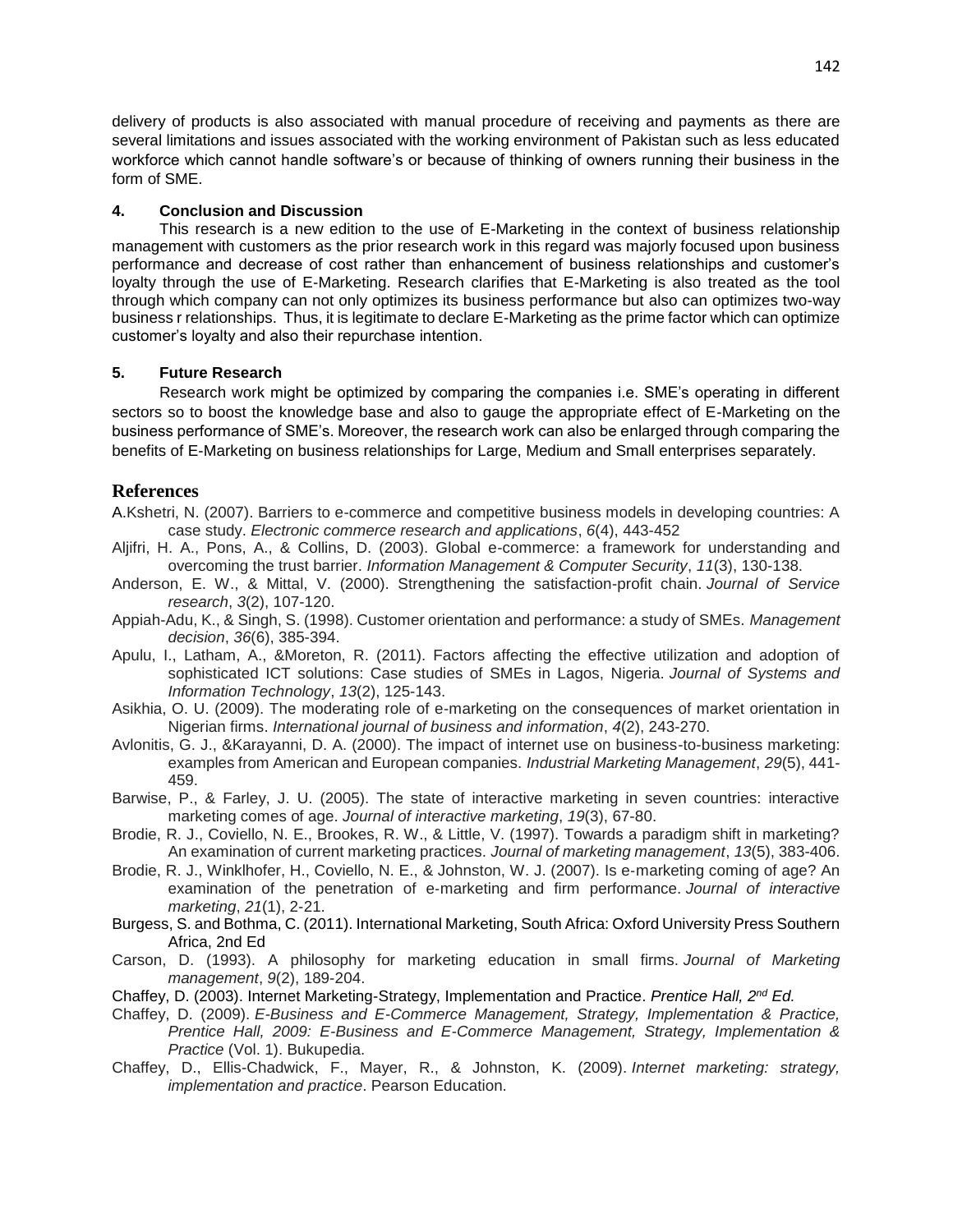- Chang, H. H. (2006). An empirical evaluation of performance measurement systems for total quality management. *Total Quality Management*, *17*(8), 1093-1109.
- Ching, H. L., & Ellis, P. (2004). Marketing in cyberspace: what factors drive e-commerce adoption? *Journal of marketing management*, *20*(3-4), 409-429
- Coviello, N., Milley, R., &Marcolin, B. (2001). Understanding IT-enabled interactivity in contemporary marketing. *Journal of interactive marketing*, *15*(4), 18-33.
- Coyles, S., &Gokey, T. C. (2005). Customer retention is not enough. *Journal of Consumer Marketing*, *22*(2), 101-105.
- Dar, M. S., Ahmed, S., &Raziq, A. (2017). Small and medium-size enterprises in Pakistan: Definition and critical issues. *Pakistan Business Review*, *19*(1), 46-70.
- Egan, T., Clancy, S., & O'Toole, T. (2003). The integration of e-commerce tools into the business processes of SMEs. *Irish Journal of Management*, *24*(1), 139-154
- El-Gohary, H. (2012). Factors affecting E-Marketing adoption and implementation in tourism firms: An empirical investigation of Egyptian small tourism organizations. *Tourism management*, *33*(5), 1256-1269.
- Elliott, R., &Boshoff, C. (2007). The influence of the owner-manager of small tourism businesses on the success of Internet Marketing. *South African Journal of Business Management*, *38*(3), 15-27.
- Etemad, H. (2004). A typology, in Dana, L P Edition" Handbook of Research on International Entrepreneurship", Edward Elgar, Cheltenham, 94-125
- Etemad, H. (2004). International entrepreneurship as a dynamic adaptive system: towards a grounded theory. *Journal of international entrepreneurship*, *2*(1-2), 5-59.
- Flavián, C., &Guinalíu, M. (2006). Consumer trust, perceived security and privacy policy: three basic elements of loyalty to a web site. *Industrial Management & Data Systems*, *106*(5), 601-620
- Gallagher, D., & Gilmore, A. (2004). The stages theory of SME internationalization: a Northern Ireland case study. *International Journal of Management Cases*, *7*(1), 13-23.
- Geddie, M. W., DeFranco, A. L., &Geddie, M. F. (2005). A comparison of relationship marketing and Guanxi: Its implications for the hospitality industry. *International Journal of Contemporary Hospitality Management*, *17*(7), 614-632.
- Gharavi, H., Roger, &Sor, M. D. (2006). Population ecology, institutionalism and the internet: travel agencies evolving into middlemen. *Journal of Organizational Change Management*, *19*(2), 104- 118.
- Herbig, P., & Hale, B. (1997). Internet: the marketing challenge of the twentieth century. *Internet Research*, *7*(2), 95-100.
- Hoffman, D. L., & Novak, T. P. (2009). Flow online: lessons learned and future prospects. *Journal of interactive marketing*, *23*(1), 23-34.
- Hsin Chang, H., & Wen Chen, S. (2008). The impact of online store environment cues on purchase intention: Trust and perceived risk as a mediator. *Online information review*, *32*(6), 818-841.
- Iddris, F. (2012). Adoption of E-Commerce solutions in small and medium-sized enterprises in Ghana. *European journal of business and management*, *4*(10), 48-57.
- Iddris, F., & Ibrahim, M. (2015). Examining the relationships between e-Marketing adoption and Marketing Performance of Small and Medium Enterprises in Ghana. *Journal of Marketing and Consumer Research*, *10*, 160-169.
- Jones, P., Beynon-Davies, P., & Muir, E. (2003). E-business barriers to growth within the SME sector. *Journal of Systems and Information Technology*, *7*(1/2), 1-25.
- KarakeShalhoub, Z. (2006). Trust, privacy, and security in electronic business: the case of the GCC countries. *Information Management & Computer Security*, *14*(3), 270-283.
- Kendall, J. D., Tung, L. L., Chua, K. H., Ng, C. H. D., & Tan, S. M. (2001). Receptivity of Singapore's SMEs to electronic commerce adoption. *The Journal of Strategic Information Systems*, *10*(3), 223-242
- Khalique, M., Isa, A. H. B. M., Shaari, N., Abdul, J., &Ageel, A. (2011). Challenges faced by the small and medium enterprises (SMEs) in Malaysia: An intellectual capital perspective. *International Journal of current research*, *3*(6), 398-401
- Krishnamurthy, S., & Singh, N. (2005). The international e-marketing framework (IEMF) identifying the building blocks for future global e-marketing research. *International Marketing Review*, *22*(6), 605- 610.
- Lagrosen, S. (2005). Effects of the internet on the marketing communication of service companies. *Journal of services marketing*, *19*(2), 63-69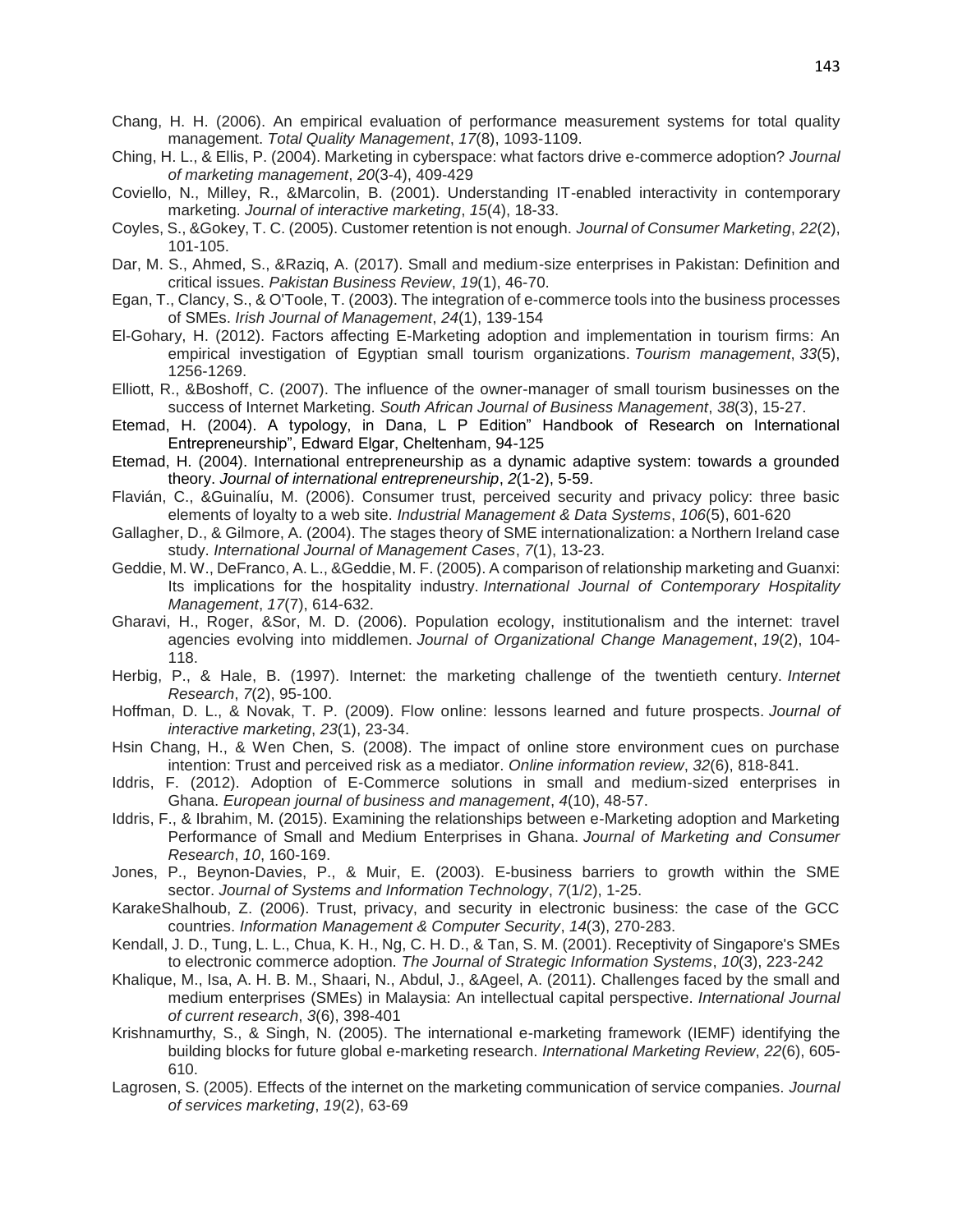- Laudon, K. C., &Laudon, J. P. (2015). *Management Information Systems: Managing the Digital Firm PlusMyMISLab with Pearson eText--Access Card Package*. Prentice Hall Press
- Lawson, R., Alcock, C., Cooper, J., & Burgess, L. (2003). Factors affecting adoption of electronic commerce technologies by SMEs: an Australian study. *Journal of small business and enterprise development*, *10*(3), 265-276
- Lee, M. K., & Turban, E. (2001). A trust model for consumer internet shopping. *International Journal of electronic commerce*, *6*(1), 75-91.
- Lloyd, H. (2002). Small and Medium Enterprises (SMEs): instruments of economic growth and development in a South African regional dispensation.
- McCartan-Quinn, D., & Carson, D. (2003). Issues which impact upon marketing in the small firm. *Small business economics*, *21*(2), 201-213
- McCue, S. (1999). Small firms and the Internet: force or farce? International Trade Forum, 1, 27.
- McGowan, P., Durkin, M. G., Allen, L., Dougan, C., & Nixon, S. (2001). Developing competencies in the entrepreneurial small firm for use of the Internet in the management of customer relationships. *Journal of European Industrial Training*, *25*(2/3/4), 126-136.
- Mogeni, Samuel Nyakundi., (2016). Challenges Facing the Growth of SMEs in the Furniture Subsector in Nakuru County Town, Kenya, *European Journal of Business and Management*, 8(27), 115-134
- Molla, A., & Licker, P. S. (2005). E-Commerce adoption in developing countries: a model and instrument. *Information & management*, *42*(6), 877-899.
- Nguyen, T. D., & Barrett, N. J. (2006). The adoption of the internet by export firms in transitional markets. *Asia Pacific Journal of Marketing and Logistics*, *18*(1), 29-42.
- O'Dwyer, M., Gilmore, A., & Carson, D. (2009). Innovative marketing in SMEs. *European Journal of Marketing*, *43*(1/2), 46-61.
- Page, C., &Lepkowska-White, E. (2002). Web equity: a framework for building consumer value in online companies. *Journal of consumer marketing*, *19*(3), 231-248.
- Pavic, S. C. L. K., Koh, S. C. L., Simpson, M., & Padmore, J. (2007). Could e-business create a competitive advantage in UK SMEs? *Benchmarking: An International Journal*, *14*(3), 320-351.
- PBS. (2011). Economic Census of Pakistan from [http://www.statpak.gov.pk](http://www.statpak.gov.pk/)
- Qiu Zhang, H., & Morrison, A. (2007). How can the small to medium sized travel agents stay competitive in China's travel service sector? *International Journal of Contemporary Hospitality Management*, *19*(4), 275-285.
- Reijonen, H., &Laukkanen, T. (2010). Customer relationship-oriented marketing practices in SMEs. *Marketing Intelligence & Planning*, *28*(2), 115-136
- Ritter, T., Walter, A., & Auer, M. (2006). The impact of network capabilities and entrepreneurial orientation [on university spin-off performance,](http://research.cbs.dk/en/publications/the-impact-of-network-capabilities-and-entrepreneurial-orientation-on-university-spinoff-performance(ec3ca670-f8ad-11db-9160-000ea68e967b).html) *Journal of Business Venturing, 21*(4),541-567.
- Sands, M. (2003). Integrating the Web and e-mail into a push-pull strategy. *Qualitative Market Research: An International Journal*, *6*(1), 27-37.
- Simpson, M., Padmore, J., & Newman, N. (2012). Towards a new model of success and performance in SMEs. *International journal of entrepreneurial Behavior & Research*, *18*(3), 264-285.
- Smith, D. (1997). Small is beautiful but difficult: towards cost-effective research for small businesses. *Journal of the Market Research Society*, *39*(1), 273-275.
- Stokes, D. (2000). Putting entrepreneurship into marketing: the processes of entrepreneurial marketing. *Journal of research in marketing and entrepreneurship*, *2*(1), 1-16
- Stone (2003), Natural Stone and Related Industry Catalogue, The building and Industry Center, 2003 Strauss, J. and Frost, R. (2001), E-Marketing, NJ, USA, Prentice Hall
- Thi Phuong Thao, H., &Swierczek, F. W. (2008). Internet use, customer relationships and loyalty in the Vietnamese travel industry. *Asia Pacific Journal of Marketing and Logistics*, *20*(2), 190-210.
- Thi Phuong Thao, H., &Swierczek, F. W. (2008). Internet use, customer relationships and loyalty in the Vietnamese travel industry. *Asia Pacific Journal of Marketing and Logistics*, *20*(2), 190-210
- Venkatesh, V., & Davis, F. D. (2000). A theoretical extension of the technology acceptance model: Four longitudinal field studies. *Management science*, *46*(2), 186-204.
- Wagner, B. A., &Alderdice, A. D. (2006). Managing the distribution channel: the case of Scot Trout and Salmon. *Supply Chain Management: An International Journal*, *11*(2), 104-107.